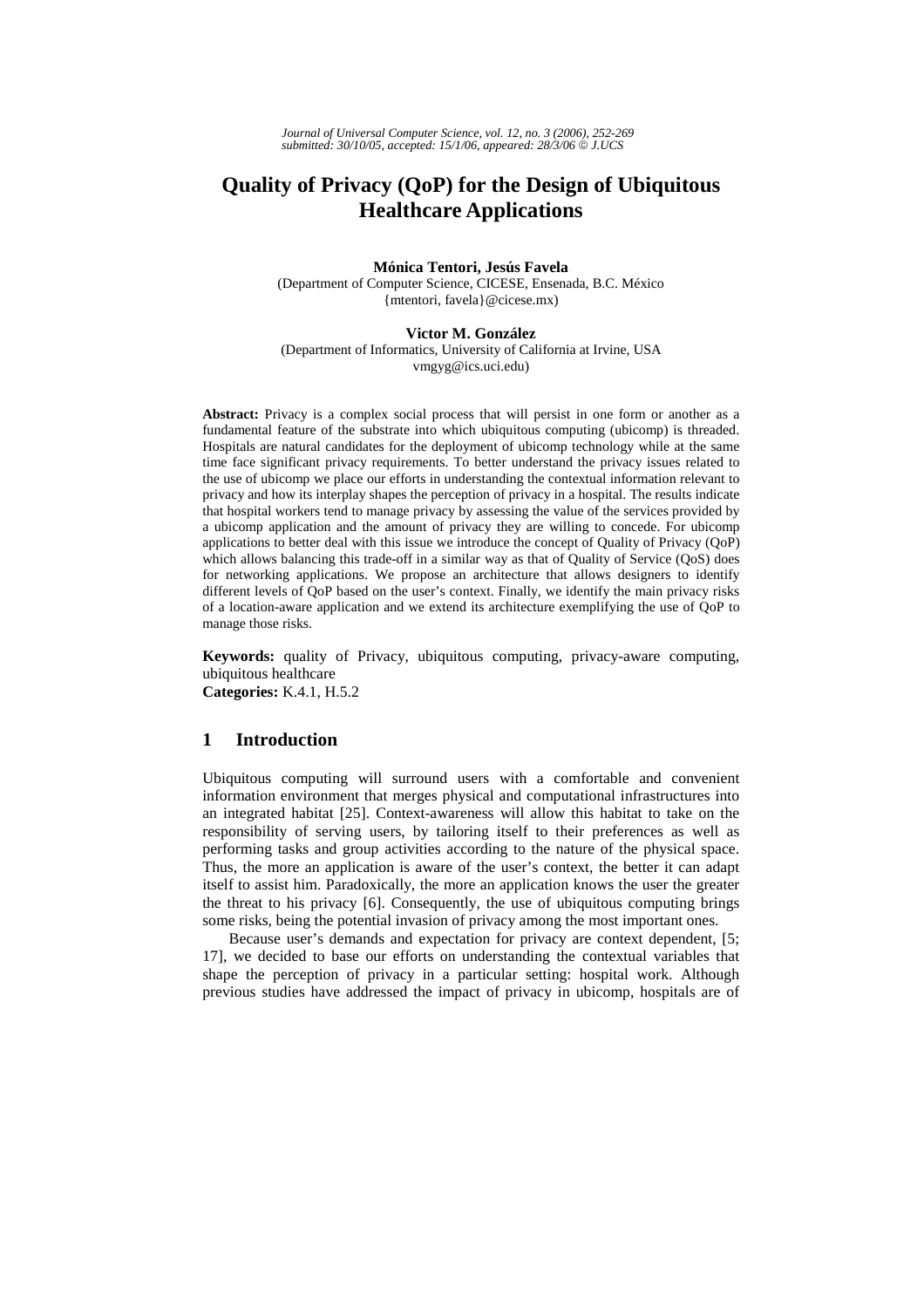particular interest because they are appropriate settings for the deployment of this technology [3], while, at the same time, raising important issues related to privacy. Our work is framed within other efforts aiming to design and deploy ubicomp solutions supporting hospital work [7; 14]. These efforts are a step forward in the direction of providing accurate and timely information to hospital staff in support of adequate decision-making [7; 15]. Despite the benefits of ubicomp in healthcare envisioned by those applications and the fact that the importance of privacy has been highlighted, there have been fewer attempts to understand the privacy concerns of medical workers, how those concerns affect their practices, and how they are affected by the introduction of ubicomp technologies. The problem is that developers currently have little support in designing software and in creating interactions that are effective in helping end-users manage their privacy [8].

Despite this, design of ubiquitous systems for hospital settings have, in general, overlooked privacy issues, because of this, cases of users' distrust and abandonment of potentially useful ubiquitous applications in a hospital have been reported [21]. For instance, by being invisible, these technologies facilitate the collection and use of information about individuals without their knowledge. Thus, a cost, in the form of privacy, might need to be paid to benefit from ubicomp. The risks are high: even a few privacy violations could lead to user distrust and abandonment of ubicomp and to lost opportunities to use the technology to improve their activities [9].A clear example of users' distrust and abandonment of potentially useful ubiquitous applications in a hospital is the nurses' rejection to use of a location-estimation system in the medical center of Castro Valley, California [18].

Based on this, we want to explore the contextual variables that shape hospital workers' perception of privacy. The understanding of how people react to privacy threats will help us identify the contextual variables that influence end-user's privacy needs and propose mechanisms to adequately manage them by incorporating privacy concerns in the design of ubicomp.

The rest of the paper is organizes as follows: We first present in section 2 the results of a case study conducted to identify the contextual information which shapes hospital workers' perception of privacy, discussing how this perception in their everyday practices is affected with the introduction of ubicomp technologies. In Section 3, we present the use of Quality of Privacy and an architecture to manage QoP in ubicomp. Section 4 illustrates the use of our architecture by extending a location-aware application. In Section 5 we discuss previous research related to privacy in ubicomp, and how it compares to our work. Finally, Section 6 presents our conclusions and directions for future work.

### **2 A case study in hospital work**

For a period of three months we conducted a workplace study at a public hospital. This study helped us assess some of the privacy issues hospital workers face on their everyday practice, how they deal with it, and the way it influences their decision making. In addition, a workshop evaluation helped us understand how hospital worker's perception of privacy changes by the foreseeing use of ubicomp technologies. Next, we briefly describe the results of the case study, more detailed information is described in [24].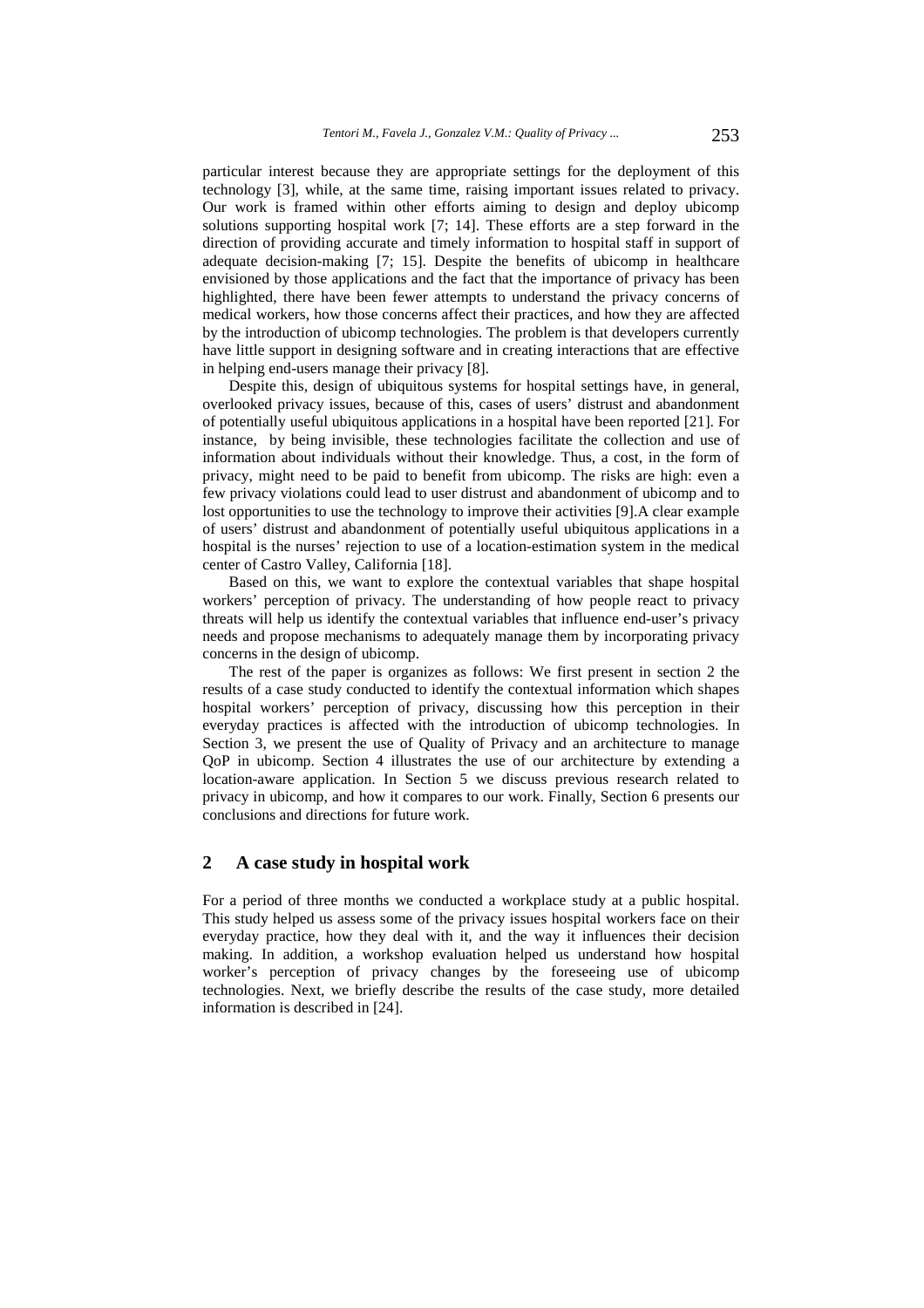## **2.1 Methodology**

The study at the hospital started with a period of systematic observations where we shadowed three medical interns, two nurses, and two physicians throughout their morning, afternoon, and night shifts. Each person was observed for a period of three working days. Our observations in the hospital helped us identify specific instances where privacy was compromised, or decisions were made taking privacy issues into consideration. We used this information to generate two sets of scenarios, one based on current practices, and other where the use of ubicomp is considered We conducted ten interviews with five hospital workers and discussed typical scenarios of usage with them, to get a sense of whether they found the proposed ubicomp systems supporting their work and if the scenarios made apparent privacy concerns. As a result of those interviews we derived a new set of four ubicomp scenarios that were both useful for medical work but rose privacy concerns for hospital workers. Each scenario was defined to explore both, the benefit of the ubicomp application supporting medical work and its impact on the privacy of those using it.

We presented the four scenarios to 27 medical interns in a workshop evaluation. The participants were asked to situate themselves in a specific role within the scenario. After each scenario, they were asked to complete a survey with 7 Likertscale assertions for each scenario, to evaluate the threats raised by the technology to their privacy. Finally, we applied these findings to identify the contextual information used to regulate and manage privacy using a ubicomp application.

### **2.2 Privacy management**

From our observational data we identified a set of privacy concerns that emerged during the enactment of work of those individuals that we observed. These concerns center around the individuals themselves, the information they manage, and the people they interact with. In general, we noticed that the perception of the importance of each concern can be affected by the particular circumstances experienced by people. We observed that medical personnel often act with little concern for privacy in order to cope with specific circumstances or to facilitate their work. For instance, despite that the medical record is an official document that, according to the rules, cannot be removed from a particular area of the hospital; sometimes the medical interns move these documents to other areas to facilitate the study of a case. This situation is generally with the knowledge and even the encouragement of attending physicians as they see it as a way for interns to take full responsibility of a case and to help them improve their decision making.

#### **2.3 Ubicomp scenarios that raise privacy concerns**

With the results of the interviews, we defined four scenarios that integrate one or more of the ubicomp services that have been proposed in support for healthcare and other working environments. Table 1 indicates the different ubicomp services that were included in each of the four scenarios we selected.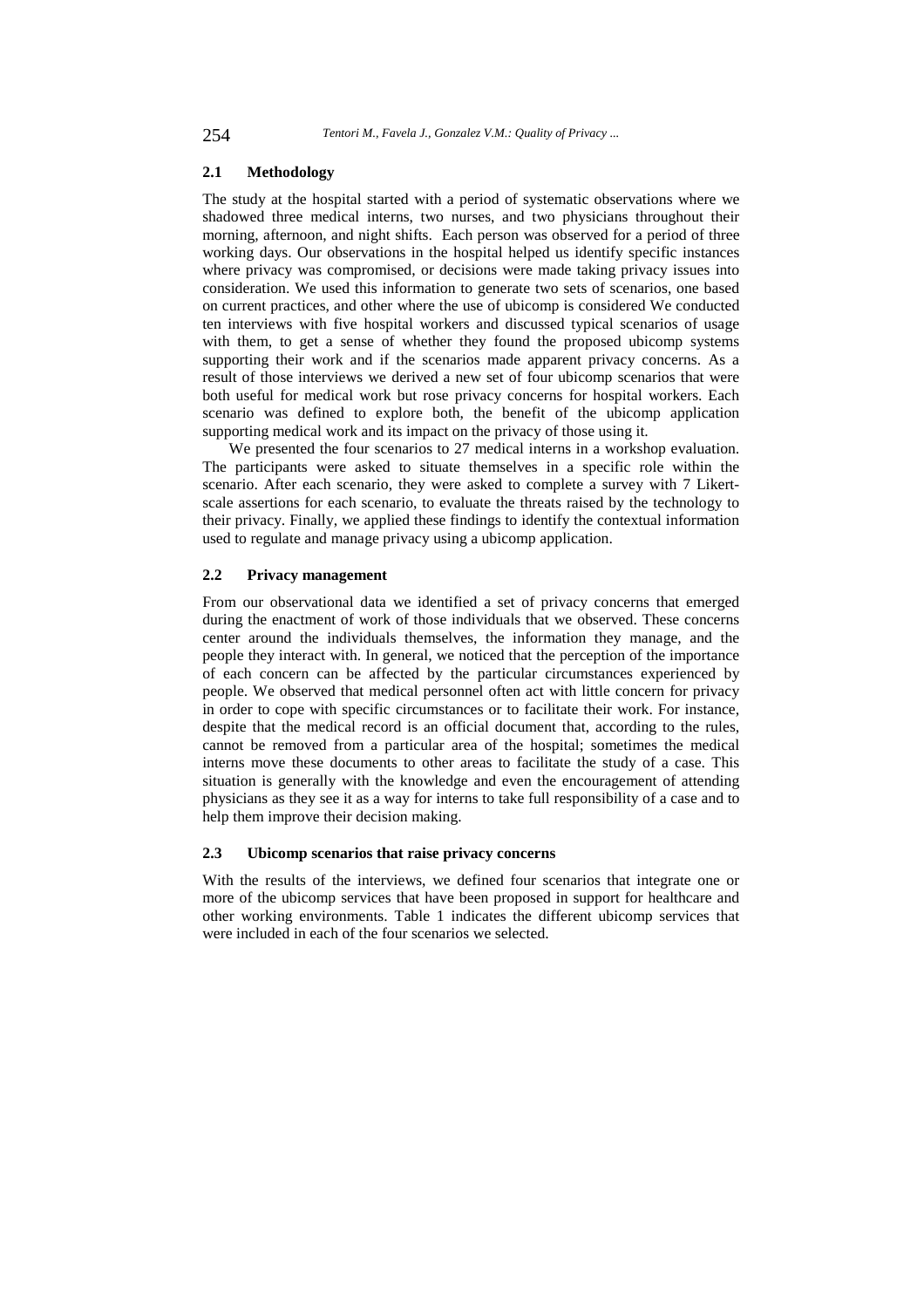| <b>SCENARIOS</b>                              |  |  |
|-----------------------------------------------|--|--|
| <b>Ubicomp services</b>                       |  |  |
| Displaying information from a personal device |  |  |
| Monitoring people's location                  |  |  |
| Locating services                             |  |  |
| Context-based notifications and reminders     |  |  |
| Data transfer between heterogeneous devices   |  |  |
| Tracking people's movements                   |  |  |
| Audio/video capture of people's activities    |  |  |
| Memory aid                                    |  |  |
| Identify people with similar needs/interests  |  |  |

*Table 1: Ubicomp services used in the grounded-scenarios* 

The first scenario illustrates how an intern requests laboratory studies and receives context-aware notifications of the availability of the results through a handheld. The second scenario shows how photographs of the intern's activities, taken while performing a surgical procedure, can help her as memory aid when she is interrupted by an emergency, and later on needs to resume the task. The third scenario shows how colleagues collaborate discussing a clinical case through heterogeneous devices. Finally, the fourth scenario illustrates how a supervisor can find out if a given procedure has been performed, by looking at where the intern was throughout the day and looking at pictures of him taken at different times during his shift. We next describe scenarios 3 and 4 to illustrate some of the technology proposed for, and privacy issues raised by, the scenarios.

### **2.3.1 Scenario 3: Physicians Collaborating through Heterogeneous Devices**

*While Dr. Garcia is evaluating the patient in bed 234, her PDA alerts her that a new message has arrived. Her handheld displays a hospital floor map indicating her that the X-ray results of patient in bed 225 are available. Before Dr. Garcia visits this patient, she approaches the nearest public display that detects the physician' s presence and provides her with a personalized view of the Hospital Information System. In particular, it shows a personalized calendar application and a floor map highlighting recent additions to clinical records of patients she is in charge of, messages addressed to her, and the services most relevant to her current work activities. While she is analyzing the information, she notices in the map, that Dr. Díaz, the traumatologist assigned to this patient, is walking down the corridor in the next floor. By selecting the icon representing Dr. Díaz she can invite him to join a collaborative session. Dr. Díaz receives a message indicating that the cardiologist would like to discuss a case with him and specifying the location of the nearest display available where he can visualize information related to the case. He accepts the invitation and moves to the nearest display. When the display recognizes his presence it shares the running applications like the floor map, the calendar, and the instant messenger with Dr. García. Dr. García display from his PDA information relevant to the case. Both doctors decide to record the discussion to store it for later*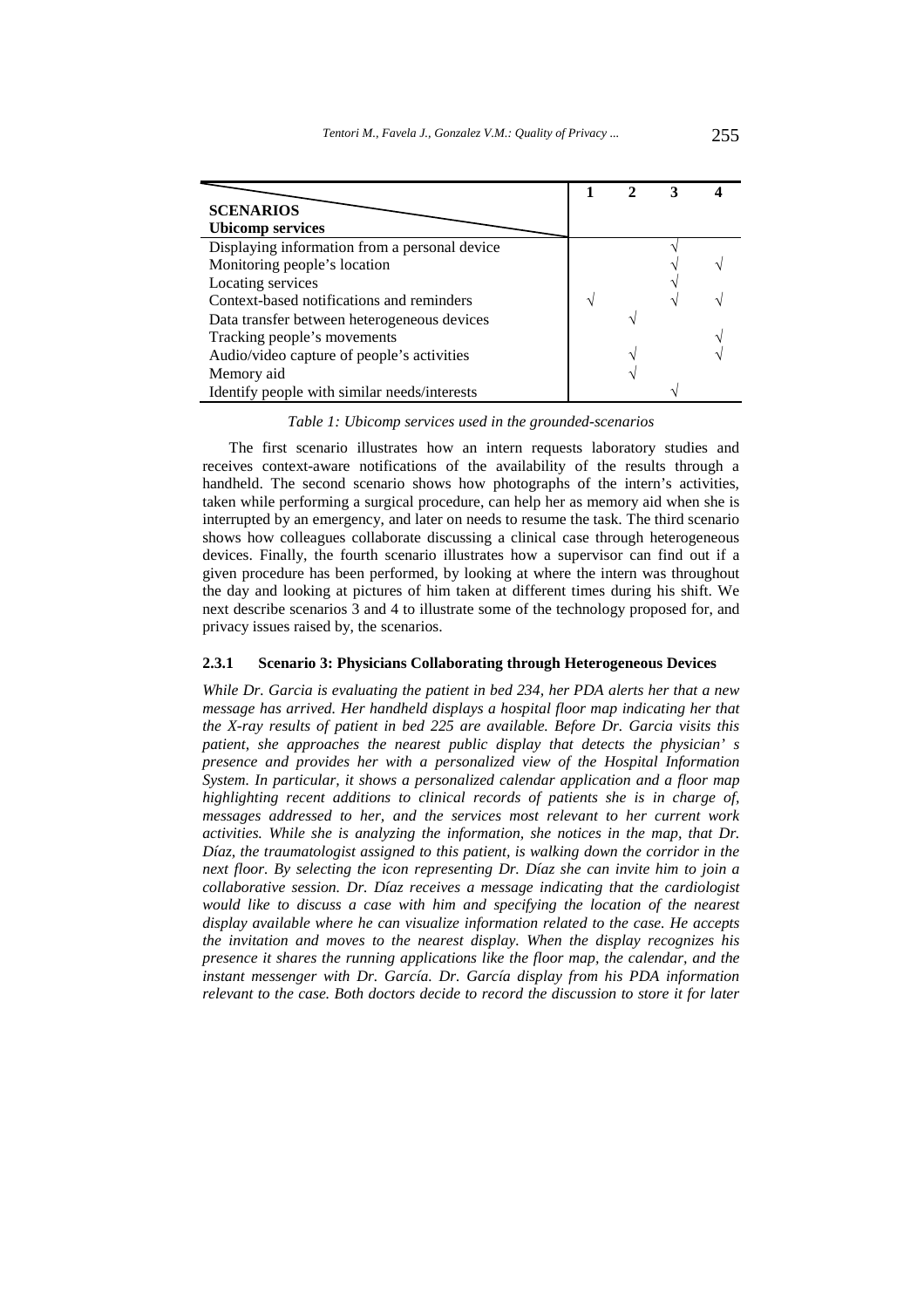*reference. They can now browse the patient's medical record and analyze the X-ray image to make the clinical decision. As Dr. Díaz is interested in analyzing the treatment more carefully, he decides to store the taped discussion in his PDA to consult it later.* 

This scenario has a few privacy implications since the physicians are aware of each other's location and availability, also, one of them is using a large display in a semi-public area with sensitive information, and the clinical discussion is being stored. On the other hand, the scenario illustrates how the technology can address the actual need for collaboration in clinical decision making.

#### **2.3.2 Scenario 4: Medical Supervising through the Floor Map**

*Mrs. Diaz, a head nurse, wants to know if an intern made a clinical procedure to the patient in bed 222. She approaches a semi-public display where she selects the name of the intern in charge of the patient. Then a window showing a map of the area popsup. The window includes a widget that represents a Timeline and can be used to scroll through time with the map in the window displaying the location of the intern (see Figure 1). The map shows that the intern entered room 239 and spent a few minutes there. Mrs. Diaz stops the Timeline to find the intern's activities in this room. The display shows the electronic medical record related to the patient in room 239 and photographs of the intern's activities taken at the time the procedure was made. Trough the timeline Mrs. Diaz notices that the intern entered the Internal Medicine office. Trough the photographs displayed, she realizes that the intern was chatting with Rita, another intern, until Dr. Perez arrives to the office; and then the three discuss a clinical case. Following the activities of the intern throughout the day she realizes that the procedure wasn't made, and assigns it to another intern.* 



*Figure 1: With the timeline tool a supervisor can follow the location and activities performed by medical interns* 

This scenario has serious privacy implications since the nurse (and potentially other supervisors) can track the location of the intern throughout the day, including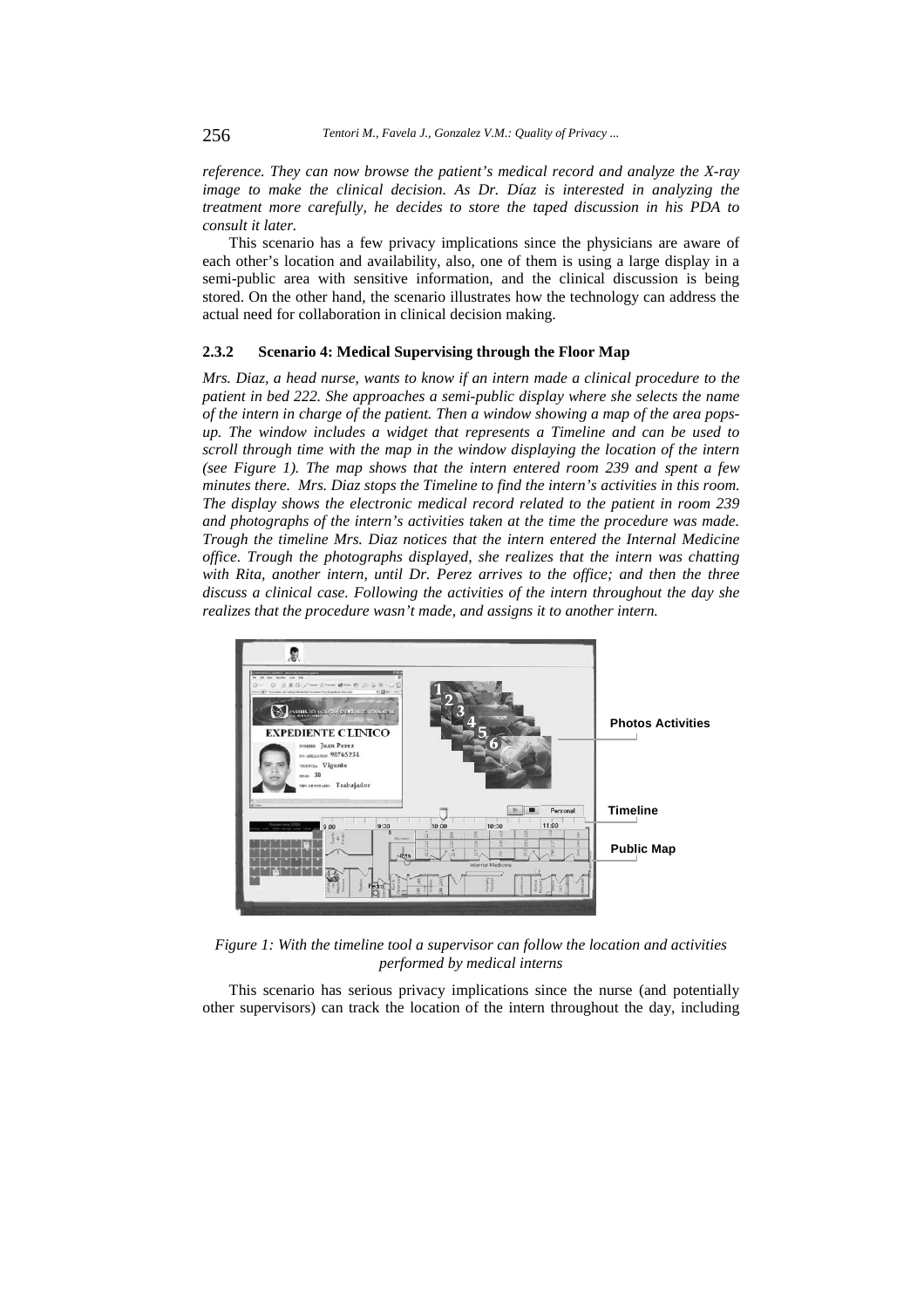photos of the intern's activities. We included such scenario because it was considered useful by hospital staff' who actually supervise the interns' activities. A head nurse made the following comment during an interview when a preliminary version of the scenario was shown to her: *"I find this system really helpful because I can evaluate through the photos if my staff follows the norm, besides these photos could be used as study reference".* In addition, although the people interviewed were not at first concerned of their colleagues being aware of their current location, they were not foreseeing the privacy risks raised by the capture of this information and its potential use to track their location for a period of time and infer their activities as illustrated in the scenario.

### **2.4 Contextual information**

Two sets of contextual information were identified differing in the role they play in preserving privacy. The first set is defined as *contextual elements.* This refers to the parameters that the user wants to protect while using a ubicomp environment and they are perceived qualitatively. These parameters can be regulated at different levels by the technology satisfying the need for privacy as perceived by the user. On the other hand, we identified the *contextual variables* that prompt the user to protect his privacy while using a ubicomp application. We define the *contextual variables* as triggers that will condition the need for privacy using a ubicomp application. The interplay of those elements will ensure a certain level of privacy perceived by the user and regulated by the technology.

In accordance with previous studies [14], location, identity, and time are important factors in assessing privacy concerns. Similar results were obtained in our own study. For example, related to the location, a medical intern made the following comment during an interview: "… *when you have time off you might also have pending tasks, and if you're in the break room or in the dinning room I'll would be concerned if my location is being shared; because this information could be used to get a sense of the amount of work that I've done, or I haven't because I was in my lunch break"*. In this case, for instance, if a medical intern is in the bathroom or the dinning room, he wouldn't want to be disturbed or he might not want others to know how much time they spent in this particular location. In addition, when they're in these places, they in general, wouldn't require access to a patient's medical records. In this case, they would rather have the system know only their general location, for instance the fact that they are in a given floor, or within the hospital. In addition to these variables, we found activity, access, and persistence as being highly relevant context when assessing privacy risks.

Based on our findings we propose that a ubicomp application should take into account contextual information to adapt its behavior in order to preserve end-user privacy. Our aim with this is to help designers and users support a spectrum of trust levels and privacy needs in order to create privacy aware applications for ubicomp.

# **3 Privacy Aware Computing**

There is a trade-off between the amount of privacy a user is willing to concede and the value of the services that can be provided by a ubiquitous application. For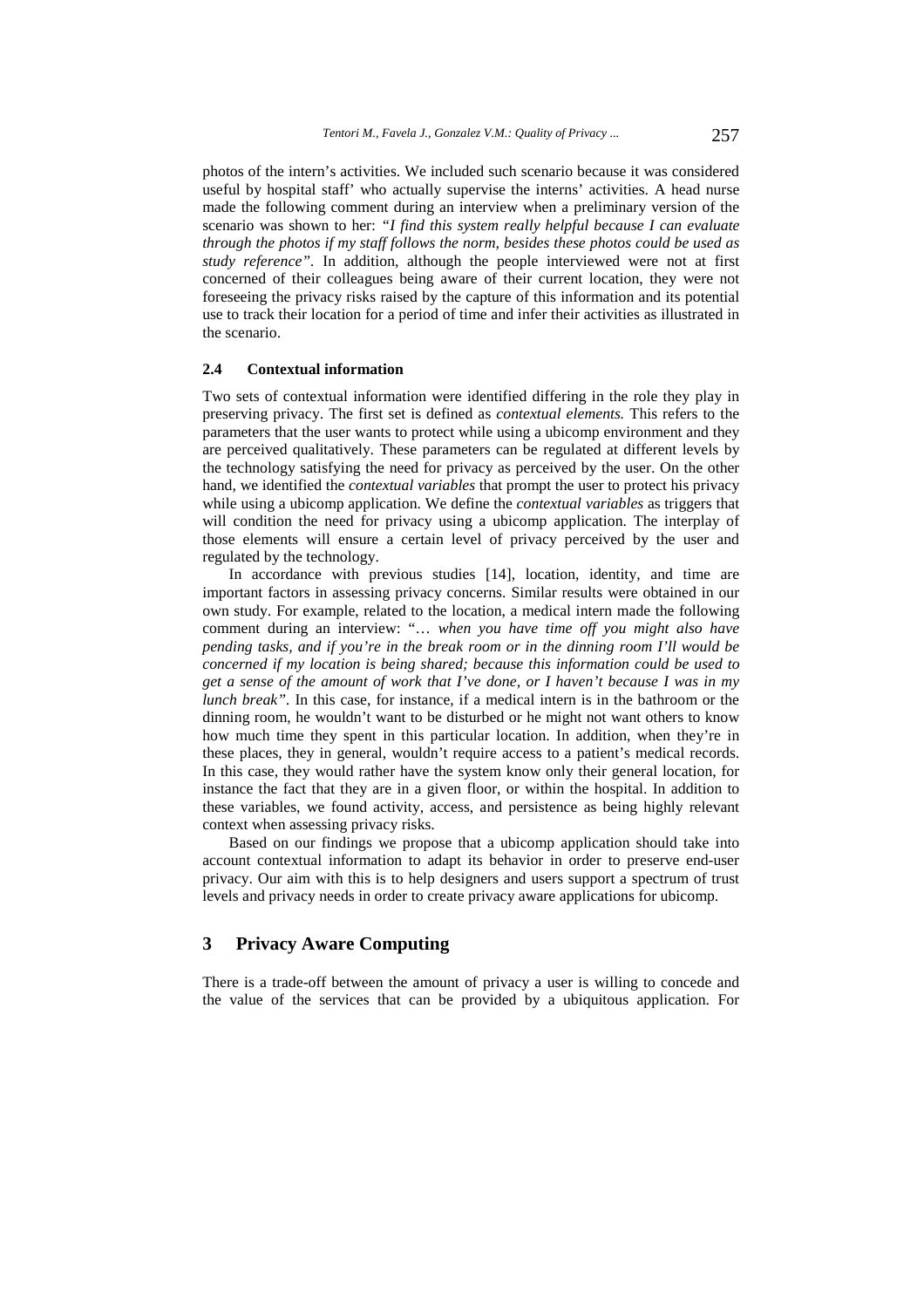instance, if a physician doesn't want to be easily located she can login into the hospital information system sharing only her role as a physician, and not her identity. In this case, she might not be able to access the records of her patients, but still be able to access services such as the hospital's digital library. Similarly, users should be able to control the precision with which their location is made available to others, based on contextual variables such as the identity of the receiver. For instance, a physician can choose to share his detailed location with fellow doctors, but other staff, medical interns, for instance, will only know if he is in the same floor or in the hospital. In the above examples, the physician requests the level of privacy he expects when joining the ubiquitous environment and based on contextual information the environment adapts in order to preserve privacy. To define and manage, at the users and system level, the amount of privacy one is willing to concede, we introduce the concept of Quality of Privacy (QoP). This comes from an analogy with that of Quality of Service (QoS), well known in computer networks [12].

### **3.1 Quality of Privacy (QoP)**

Quality of Service (QoS) is a broad term used to describe the overall experience a user or application will receive over a network [13]. For example, suppose that two physicians are discussing an X-ray image of a patient trough video conferencing. In this case, the network has to provide high quality video showing both the X-ray image and the video of the physicians. If network congestion is experienced the quality of the services might be degraded. In that case the network would implement a QoS setting that for instance, would reduce the quality of the video but will preserve the Xray image quality as much as possible. Quality of Service is implemented by allowing the user to demand a specific performance from the network in order to reserve resources for certain services. In the example, the physicians might want to preserve the quality of the X-ray image over that of the video, so the users can demand certain QoS to the application. In this case the users' needs are expressed qualitatively, based on their perception (i.e. high, medium or low quality). For instance, in case of congestion they might specific a QoS that set a low quality of the video. On the other hand, the network uses parameters that are expressed quantitatively, such as bandwidth or jitter.

A similar trade-off is presented between the services offered by a ubiquitous environment and the cost that the users' might need to pay in regard to privacy. Similarly, privacy can be considered at two levels: the qualitative perception of the user and the quantitative parameters managed by the technology. To cope with this we introduce the concept of Quality of Privacy (QoP) following the analogy with QoS. We characterize the level of QoP based on five contextual elements which we discussed in Section 2. Based on this, a user can demand a certain level of QoP to the ubiquitous environment using a qualitative measure (i.e., logging into the system as an anonymous user). On the one hand, the perception of anonymity will be mapped by the system to certain values of one or more contextual elements. In this case, the ubiquitous application must adapt its behavior considering the user's context in order to satisfy the level of QoP, that both, the application and the user have agreed upon. The level of QoP demanded from the user will depend on contextual variables and the degree of privacy desired while using the ubiquitous application. On the other hand, the information that the user is willing to share with the system determines the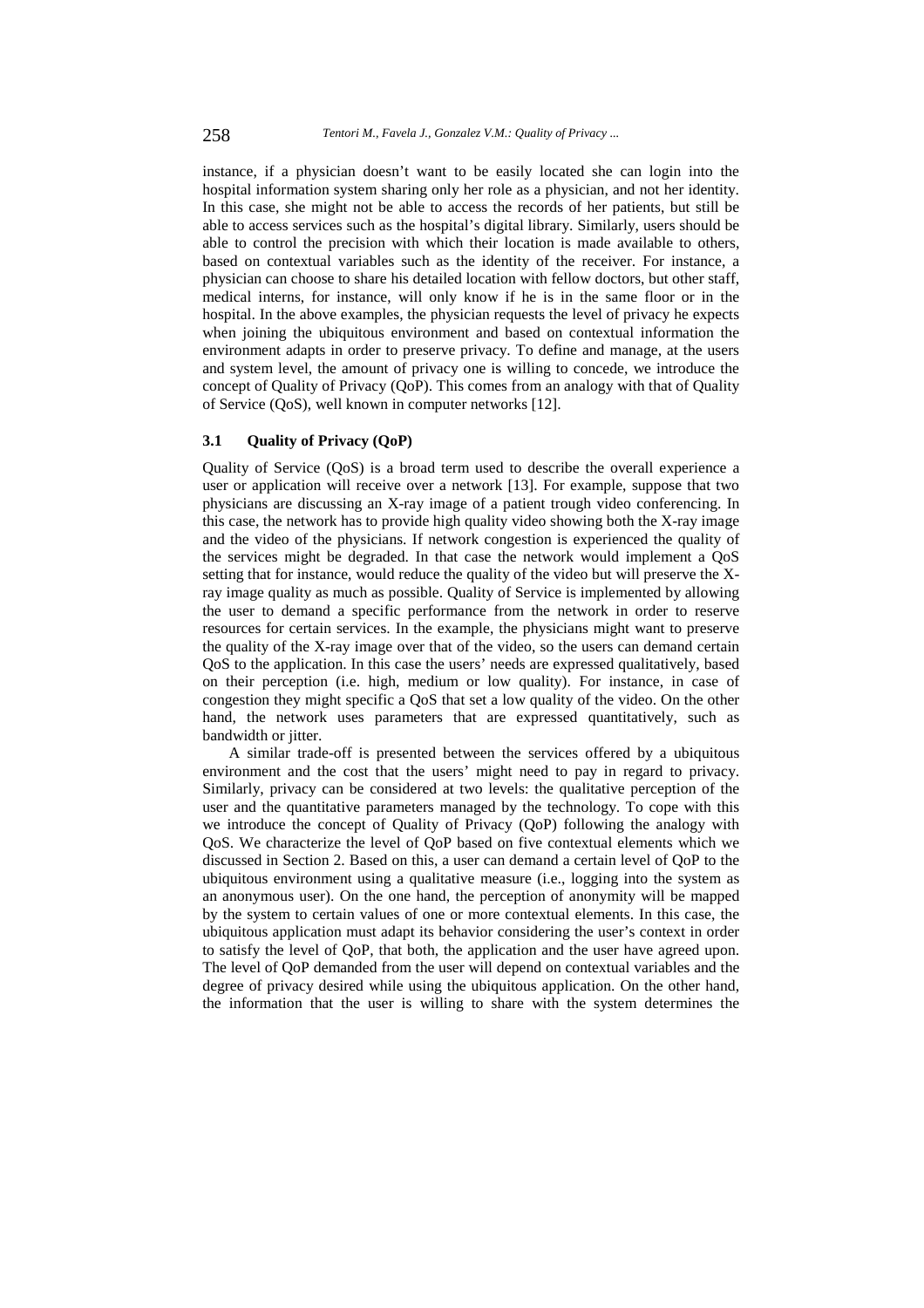services the environment is willing to provide her. Consequently, to represent different levels of QoP and manage user and technology views of QoP we designed an ontology in which the values associated to each contextual element will depend on the application's logic and the nature of the ubiquitous environment.

### **3.2 An ontology to manage QoP**

The ontology allows us to balance the privacy trade-off enforcing privacy conditions demanded by users and enforced by the ubicomp environment. This ontology uses the Event-Condition-Action (ECA) model [14]. We use XML to express privacy configurations based on this ontology. The ontology we designed includes three components: (1) an *event* describing the need to execute an action, and it is characterized by the five contextual variables: location, identity, time, activity and artifacts, which change dynamically while the user's context varies; (2) a *condition* defining rules that must be enforced to determine which action might need to be executed and; (3) an *action* containing a set of functions that may be executed to enforce or relax privacy policies. In this case the actions might be executed *interactively,* when a user explicitly executes an action; or *passively*, when the environment reacts based the user's context.

Table 2 shows an example of an ontology used to regulate QoP. It shows, how the level of detail of the information shared decreases as the QoP increases. This example shows the values corresponding to the design of a context-aware hospital application. Similarly, a context-aware tour guide won't need to define the identity by roles or the location by rooms, In this case it might be better to use age groups for the identity and geographic position for location.

| Location      | <b>Identity</b> | <b>Access</b>     | <b>Activity</b> | <b>Persistance</b> |
|---------------|-----------------|-------------------|-----------------|--------------------|
| X, Y position | Name            | Free              | Available       | Indefinite         |
| Room          | Role            | With confirmation | <b>Busy</b>     | <b>Months</b>      |
| Floor         | Anonymous       | Denied            | Unavailable     | Davs               |

*Table 2: Contextual elements to regulate privacy using a certain level of QoP* 

#### **3.3 An architecture for privacy-aware computing**

Privacy mechanisms must be triggered when the information is captured [11], as well as when the information is being requested [16]. This has suggested us to regulate privacy both in the side of the user (client) as well as in that of the environment (server). Figure 2 shows our proposed agent-based architecture for privacy-aware computing, that extends the SALSA agent-based framework reported in [22].

In this architecture, a broker handles the communication between all services using an extension of the agent communication language, itself based on the Extensible Messaging and Presence Protocol XMPP which incorporates the ECA model to preserve users' privacy. This protocol includes privacy related information based on the ontology presented above, in order to manage QoP provisions. A Context-aware filter running on the client (c-filter) allows the user to set his preferred level of QoP. In this case, when the user joins the ubicomp environment, or the user's context changes, the desired level of QoP is negotiated between the user and the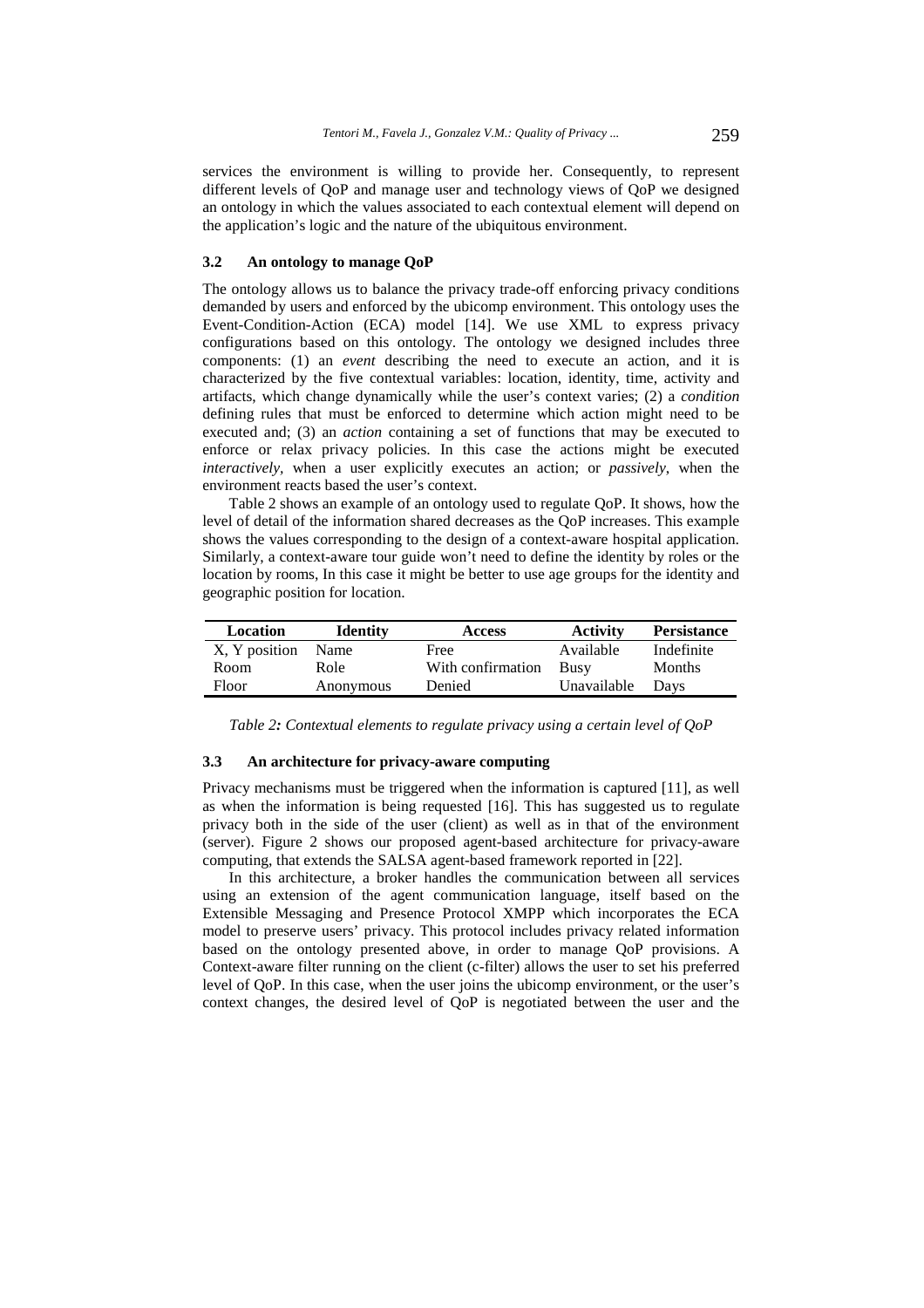broker. Similarly, when an application requires information about the user, a contextaware filter in the server (s-filter) negotiates the QoP set by the user and shares this information with the client's applications maintaining the QoP set by the user.



*Figure 2: An architecture for privacy-aware computing* 

## **3.3.1 Broker**

An *Agent Broker* handles communication between agents, which represent users, services and devices. Information is communicated through XML messages. To implement this service we have used the Jabber open-source instant messaging server (www.jabber.org) and extended its Extensible Messaging and Presence Protocol XMPP. This server also stores the state of people and agents and notifies their changes to other agents subscribed to them.

### **3.3.2 Context-aware privacy c-filter**

This agent controls the information shared by the user with the ubicomp environment acting as a filter between the user and the broker. It uses a module *negotiation* which allows reaching an agreed level of QoP between the user and the ubicomp environment. For example, if a user decides to join the ubicomp environment with certain level of QoP this filter adapts the user's information to be shared with the broker. In addition, after the negotiation, this agent must inform the result of the contract to the broker.

#### **3.3.3 Context-aware privacy s-filter**

This agent controls the information shared by the broker and the other agents who represent users, services and devices, respecting the level of QoP demanded by the user and the policies specified by the agents. Each time an agent requires information of the users connected to the system, this filter evaluates the need of privacy and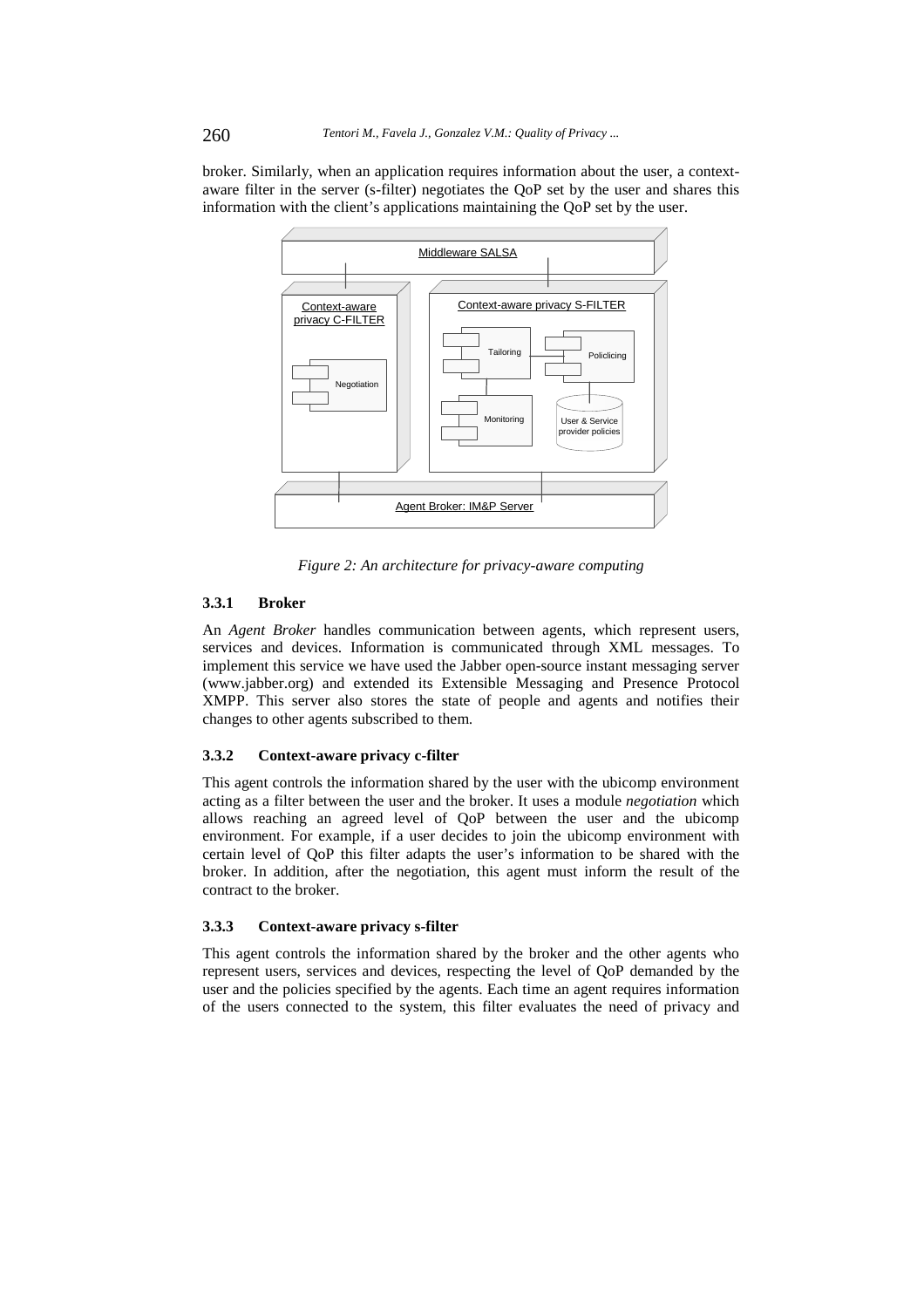based on this evaluation decides to admit or reject the request. If the request is accepted users' policies must be applied adapting the users' information. Four modules compose this agent. The *monitoring* module monitors the contextual elements to determine the level of QoP desired at a certain moment. After some conditions are met the *policing* module ensures that all parties adhere to the level of QoP. Through the *user and services repository* the policing module obtains the policies specified by the user and compares then with the requested information. After that, the users' information used by the ubiquitous environment is updated in the *access behavior repository.* Finally, the *tailoring* module adapts the information in order to preserve the level of QoP demanded.

#### **3.3.4 A protocol to deal with privacy**

The SALSA development framework provides an expressive language that enables the exchange of different kinds of objects between agents (such as actions, perceived information, or simple messages), between agents and users (such as the user's profile and events generated by the user's actions), and between agents and services (such as the service's state). These objects are encoded using XML (eXtensible Markup Language). Thus, SALSA provides developers an API that facilitates the composition, sending, and receiving of messages between agents. We extend this protocol with mechanisms that allow programmers to specify the ontology to manage privacy depending on the nature of the application. For instance, the method sendXMLcommand(xmlContent, agentID) is used by an agent to request another agent to execute a specific action. When it is invoked, the method will form an XML message by adding the tags that specify the kind of message and to whom it is addressed as illustrated in Figure 3.



*Figure 3: XML message sent by the privacy s-filter agent to a user agent, requesting the adaptation of the information preserving a desire QoP*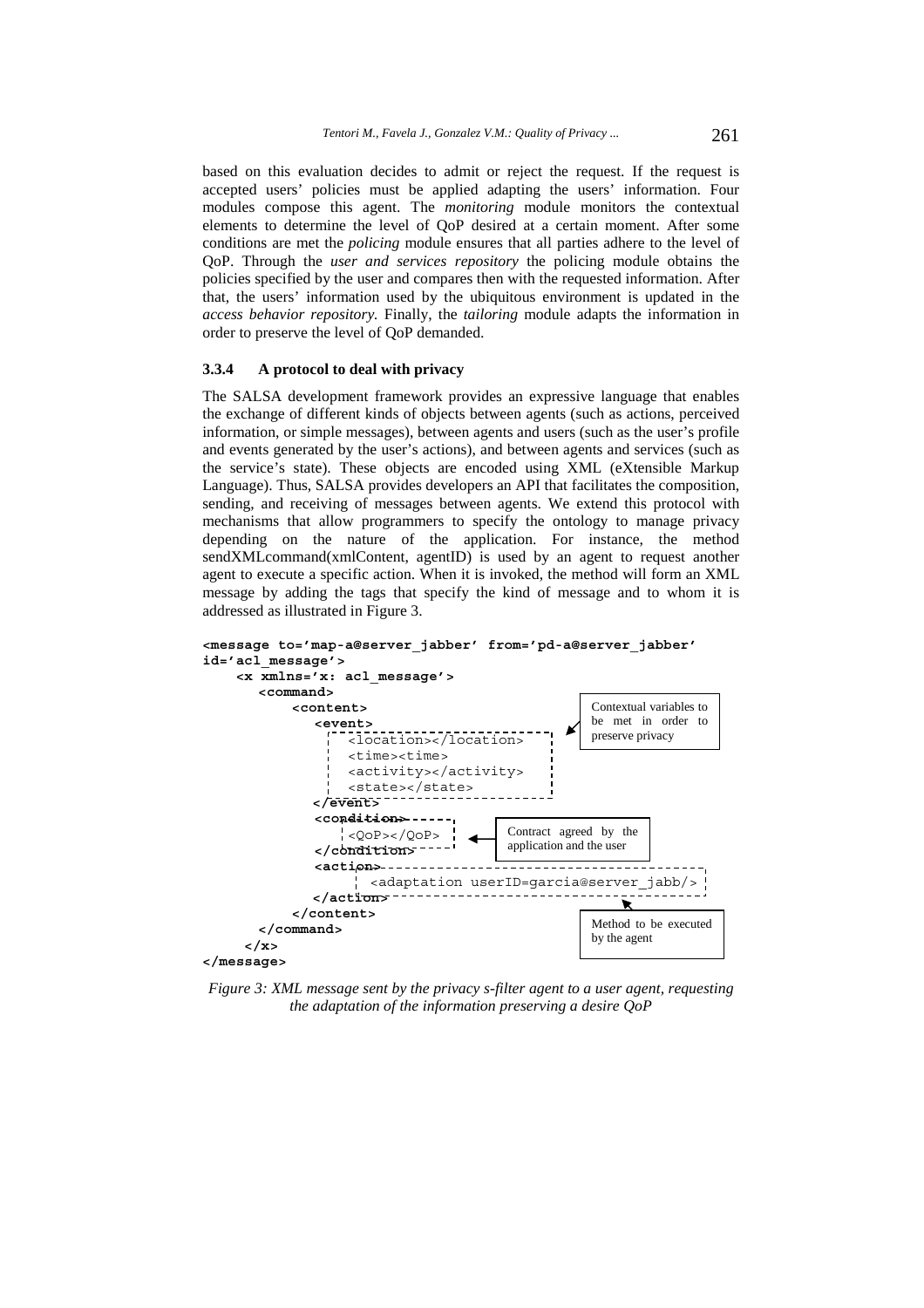The message incorporates the event/condition/action paradigm to preserve users' privacy. Then, it will add the content of the message which is contained in xmlContent. This variable specifies the action or method to be executed by the agentID.

### **4 The Location-aware Migration Component**

To illustrate how the proposed architecture can be used in the design of privacy-aware applications we re-designed a location-aware migration component reported in [2]. This component allows users to seamlessly transfer information to any device in the vicinity, such as a PDA, a PC or a public display, from a handheld computer. To provide this functionality we designed and implemented a migration component that allows the transfer of information between diverse heterogeneous devices. The information to be transferred includes digital files and URLs, while the source and target devices could include PDAs, PCs and public displays. The command is activated from the file system by using a selection in the option menu that is visualized with the right-click. In the PDA the user needs to hold the stylus for a few seconds over the file he wants to transfer, for the option to appear. In figure 4, we can observe the result of such action. The file transfer component can also be triggered from another application that whishes to invoke this service. For instance, URL's can be transferred by directly clicking on the URL in the Web browser and selecting the device to which the information will be transferred.



*Figure 4: Screen that illustrates the selection of the file to be transfer from the PDA* 

Once the options menu appears, the user needs to select the *Transfer To…* option. When selecting this option, the list of devices present in the vicinity is displayed. These are the possible target devices to which the information can be transferred. The information migration takes place when the user chooses the target device. Once the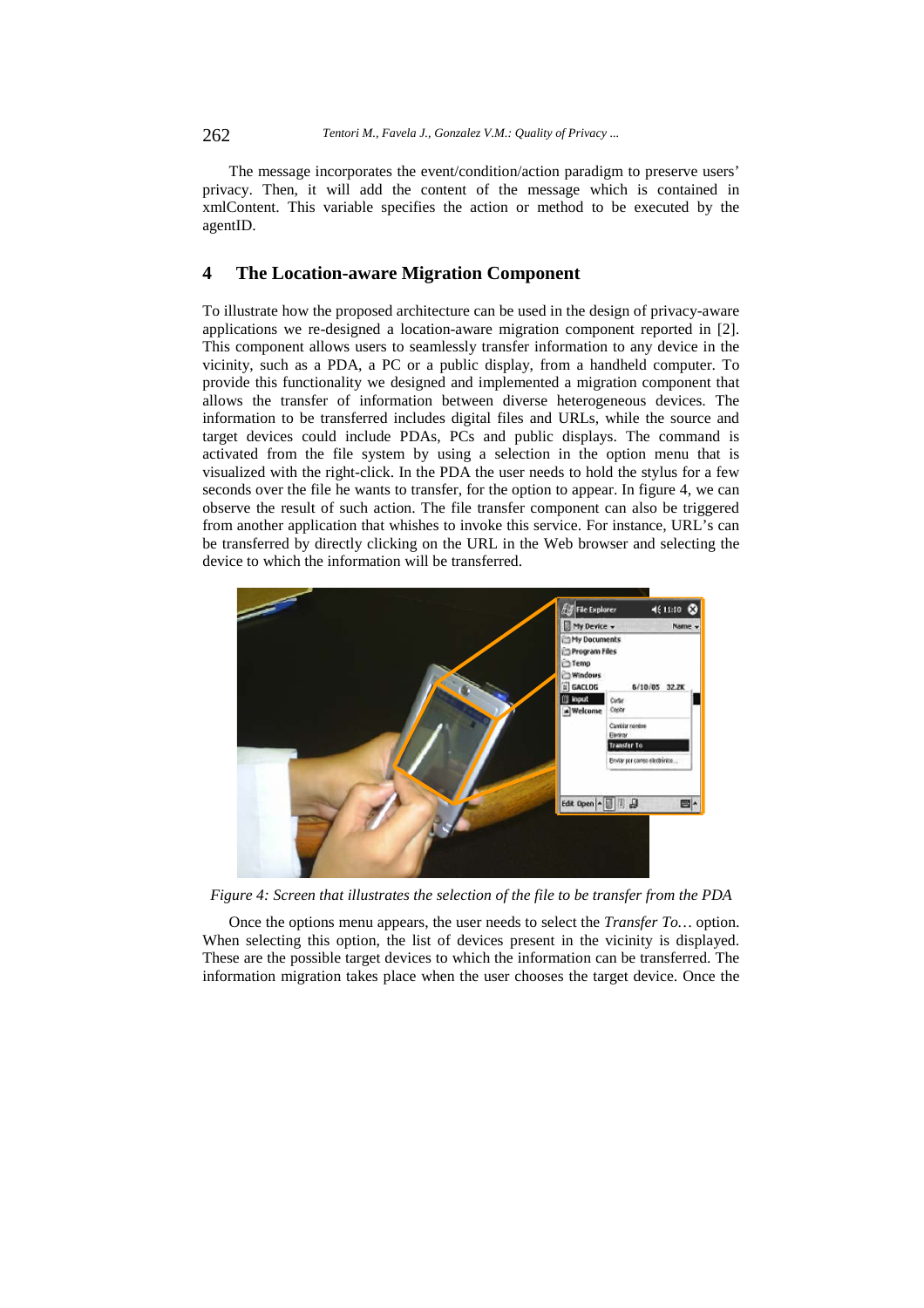information has been transferred, a notification is sent to the source device and the file is opened by an application in the target device, according to its filetype.

Privacy is an important issue in the use of large public displays [23]. For this reason we placed special emphasis on protecting the users' privacy by allowing the control of the information and providing feedback about how it's used [5]. Within the context of this application, we identified that the persistence of the information, the identity of the sender and how the information is displayed must be managed to protect privacy. For example, during a meeting, a user might need to transfer a document from his PDA to a public display. In this case, he would like to share the information with the participants until the meeting ends and he might not want to automatically display the information for privacy concerns. For this, when a user transfers information to a public display he will expect the system to erase his information once the meeting is finished. In our approach, the system allows the users to specify privacy policies to manage the persistence of the information shared and how the information will be displayed. In addition of these policies, the system provides feedback informing the privileges that a particular file/url has. For instance, the privacy bar can show how much time the file can be displayed or stored. In both cases, the user could be able to change their policies based on his needs.

Also, because presence is privacy-sensitive information, the protocol for presence information must be able to protect the data from possible threats, such as eavesdropping, corruption, tamper and replay attacks. To protect the communication confidentiality we used the methods proposed in [20], which enable the sender to sign and/or encrypt an instant message sent to a specific recipient, sign and/or encrypt presence information that is directed to a specific user, and sign and/or encrypt any arbitrary message directed to a specific user. To achieve this, our clients must manage Stanza Security ensuring confidentiality and integrity of transmitted XMPP stanzas between endpoints according to [10]. To do this, a payload XML structure is created, which contains the full stanza to be secured, into OpenPGP [19] format. An example of a paylod signed presence stanza is illustrated in Figure 5.

```
<presence to='map-a@server_jabber' from='pd-a@server_jabber'> 
  <status>Online</status> 
  <x xmlns='x:QoP' QoP='id'/> 
  <x xmlns='jabber:x:signed'> 
     QA/AwUBOjU5dnol3d88qZ77EQI2JACfRngLJ045brNnaCX78ykKNUZaTIoA
     oPHI2uJxPMGR73EBIvEpcv0LRSy+=45f8
  </x> 
</presence>
```
#### *Figure 5: A signed presence stanza*

Figure 6 shows the elements of the migration component, which include the source device, the target device, the resource to be sent and, the component that carries out the transfer of the information and, if required, adapts the information based on the nature of the target device. The component is implemented with four agents. The *Source Proxy agent* represents the information to be transferred by the user to another device. Besides, it includes the mechanisms required to transfer the information, as well as the permissions granted by the source device to the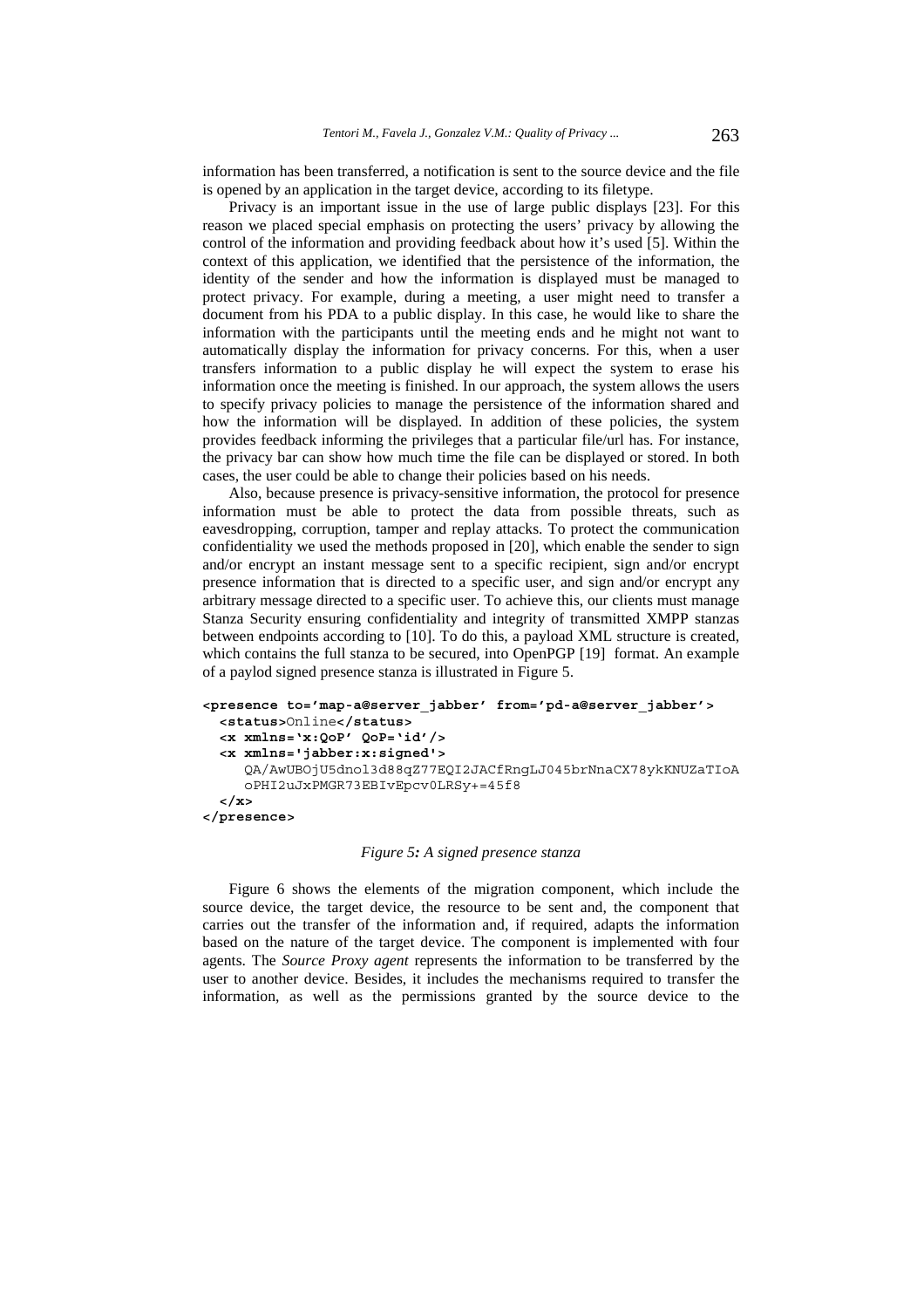information being sent. The *Information Adaptation agent* adjusts the information based on the characteristics of the target device and the specifications defined by the source device. In this case, for instance, medical images being moved to a PDA might be reduced in size before being transferred. Finally, the *Target Proxy agent* represents: characteristics (capabilities, type of applications, etc.) of the device that receives the information; the device itself which will decide whether to accept or reject the transfer request; and the actions to be performed with the information received, which could include, storing or opening the file with a specific application.



*Figure 6: Architecture of the location-aware migration component preserving the user's privacy conditions* 

In order to preserve privacy we add a layer between the broker and the migration component. The additions to the architecture are included in two proxies' nodes which represent the filters in the server and client side discussed in Section 3. Each one includes one new agent component that communicates with each other and with other components through the Agent Broker. This has allowed for a seamless integration of the new components, since only minor modifications were required to other components. The *context-aware privacy c-client* acts as a proxy between the user and the ubicomp environment. It incorporates an interface to adequately manage the negotiation of privacy. And the *context-aware privacy s-agent* acts as a proxy between users and agents in the environment and the broker. All information requests for a service in the ubicomp environment go trough this agent, which monitors the environment to determine whether conditions are such that the system must adapt its behavior in order to preserve privacy. It makes use of a users and provider policies repository to maintain the privacy configuration specified by the users or services.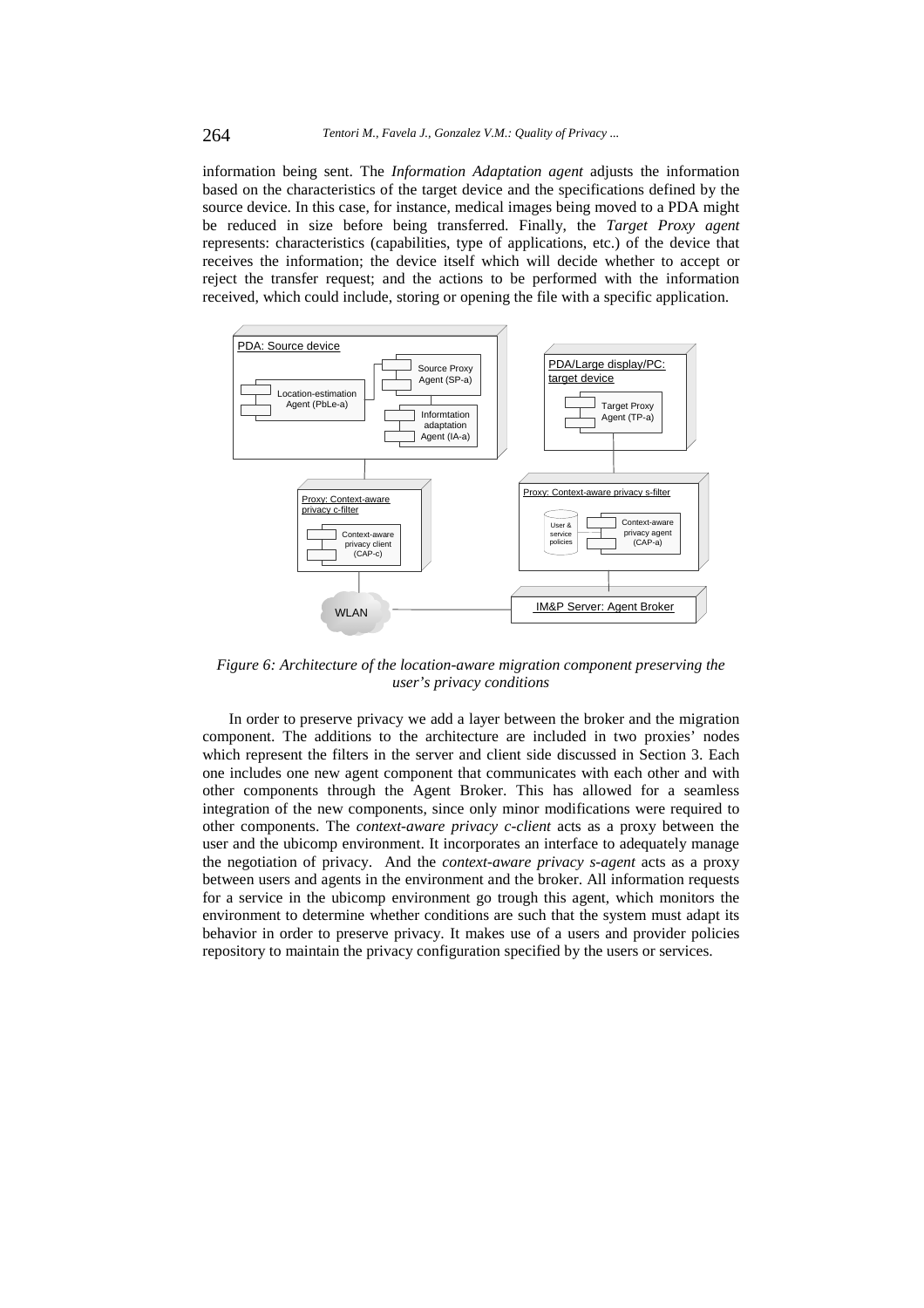### **4.1 Sample application**

Figure 7 illustrates how the system's components interact to support the following scenario.



*Figure 7: The sequence diagram illustrates the negotiation of QoP to use a service provided by the ubicomp application* 

*Everyday, at the internal medicine office, the medical interns meet with the attending physician to discuss the status of their patients. They help each other by*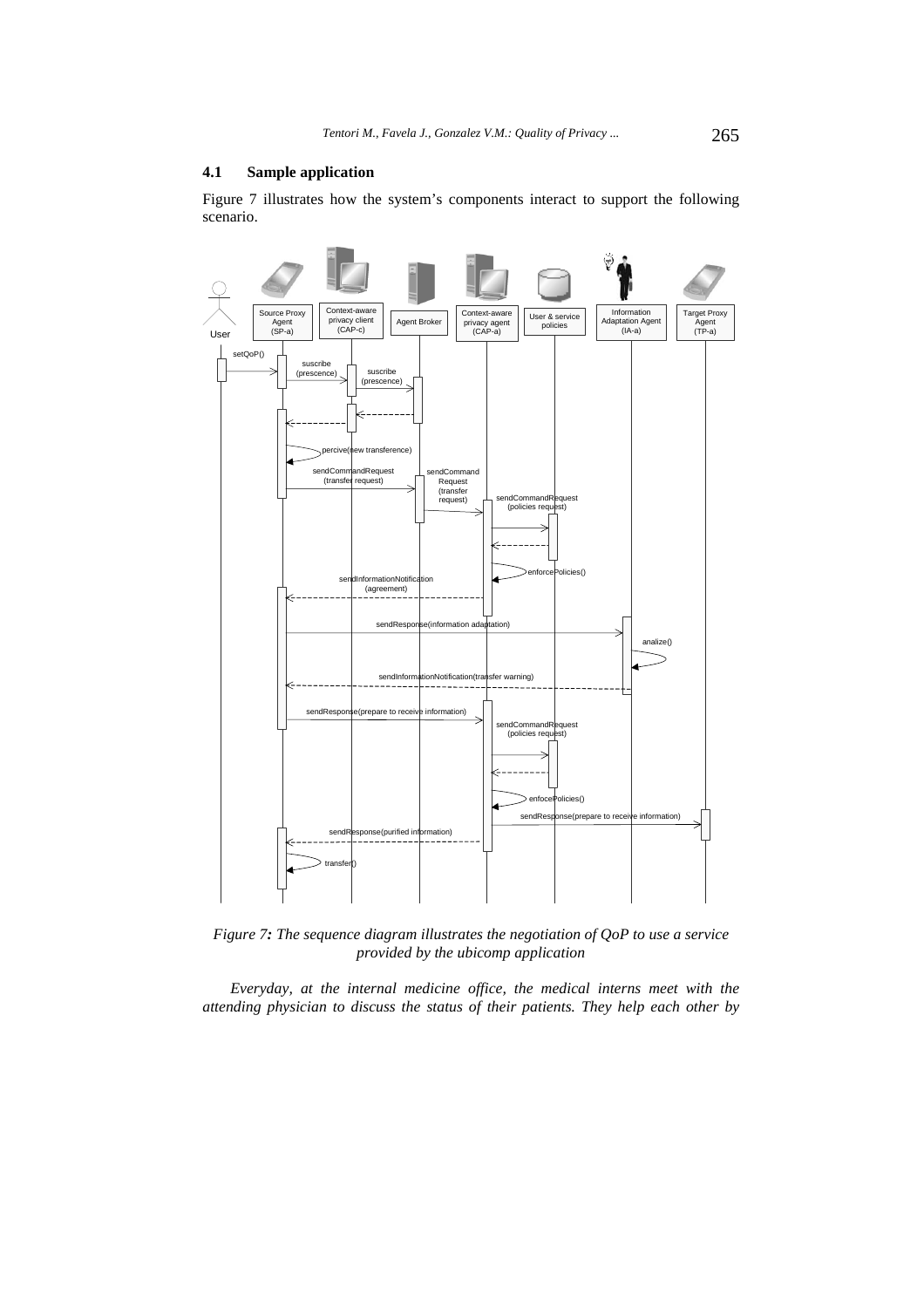*discussing the diagnosis as well as future treatments for the patients. The physicians decide to discuss the case of the patient in bed 226 who is not responding to treatment as expected. They present on the public display the information related to the patient, such as X-Ray results and the medical record.* 

*During the meeting the physicians might want to share articles, working papers, presentations and different kind of documents relevant to the discussion. In this case, the physicians might need to protect the privacy of the information shared by controlling the persistence and the way in which it is displayed. While the physicians discuss the case of the patient in bed 226, Dr. Garcia, the attending physician, wants to display a recent article he considers relevant to the current discussion. Using the migration component, Dr. García selects the article that he wants to share with the group but he wants to keep it public only during the meeting and he doesn't want to involuntarily display the article. In this case, he chooses a certain level of QoP specifying the time of persistence and the display mode. The context-aware privacy cfilter receives this information and adapts the information of the user based on the privacy ontology for the system. This agent sends the user's presence to the broker specifying the contract between the ubicomp environment and the user as a certain level of QoP. The agent broker notifies to all the devices in the vicinity and those that agree with such conditions are displayed on Dr. Garcia' PDA. By selecting the icon that represents the public display, Dr. Garcia decides to transfer the article from his PDA to the public display. The context-aware privacy s-filter compares Dr. Garcia' QoP with the policies announced by the agents that represent the devices in the vicinity. In this case, the public display accepts the QoP demanded by the user and doesn't display automatically the article.*

# **5 Related work discussion**

Privacy has been identified as an important issue in the ubicomp literature. Most of the work in this area has focused on field studies aimed at better understanding the privacy issues faced by ubicomp users, and providing frameworks and design proposals to address the risks of privacy raised by ubicomp technologies.

Adams [1], conducted an empirical investigation into the individual's perception of privacy in environments outfitted with audio/video capture equipment. She found that the subjects' perceptions of privacy in these environments depend on the interrelation of the identity, the information receiver and the use given to that information, as well as its sensitivity. In addition to these variables, we found the content of the information, the location of its storage, and its persistence as being highly relevant. On the other hand, information privacy is not the only issue which needs to be protected; we found that the activity of the information's owner is also significant. Thus, privacy can be managed if we attend to the context in which the entities interact, and in particular pay attention to the contextual variables found to be of major concern to the users.

The Principle of Minimum Asymmetry introduced by Jiang *et al.* seeks to minimize the imbalance between the people about whom information is being collected, and the systems and people that collect and use that information [9]. In our study we obtained evidence of this asymmetry in the hospital setting and that this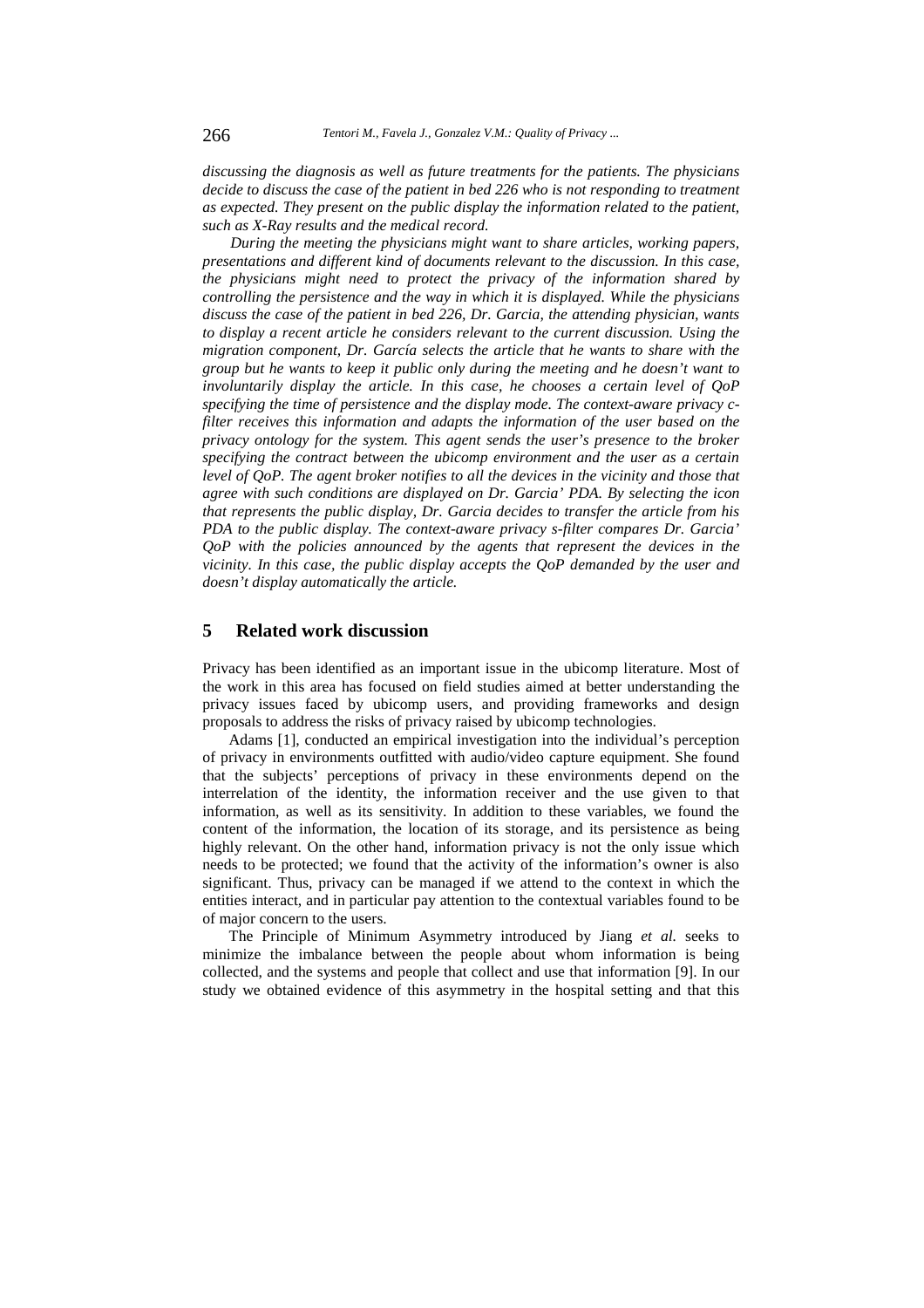asymmetry is more evident in hierarchical relations, as the one between medical interns and their supervisors.

Beckwith [4] reports on an ethnographic study he conducted in an eldercare facility with a sensor-rich environment that monitors the locations and activities of residents and staff. A key finding was that different stakeholders can have drastically different perceptions of the invasiveness of a technology, its potential for abuse, and even its purpose. In this case the design of the system must be flexible enough to support different perceptions. Even though that study was made in a hospital environment it was not focused on the practices of hospital workers'; in addition, it only evaluated the perception on privacy related to the ubicomp services available in the specific environment where the study took place. Our study explores different services proposed in ubicomp and deals with how hospital workers' perception of privacy during their everyday practices changes with the introduction of ubicomp technologies in such environment.

The privacy awareness system (pawS) for ubiquitous computing environments allows data collectors to both announce and implement data usage policies, as well as providing data subjects with technical means to keep track of their personal information as it is stored, used, and possibly removed from the system [12]. The limitation of the pawS' approach is that the privacy protection is only managed when the capturing is taking place, once the information is shared with the system the user's only can track its use. Meanwhile, Myles *et. al.* [16] developed a system that gives users fine-grained control over the release of their location information. This system protects the information shared, once an application has requested it. In this case validators determine whether the information requested can be released and, if so, whether it should impose any special constraints (such as reducing the accuracy of the location's data). In this case the information is protected once it is in the system, so, in contrast with pawS information which a user's hasn't agreed to share is stored and managed. In our design we consider both issues, by adding filters in both sides in which the information is managed (on the client as well on the server). Thus, we guarantee that the user shares the minimum of information necessary, as well as how it is shared.

# **6 Conclusions**

In this paper, we propose mechanisms to deal with privacy in ubiquitous computing environments. Our efforts include a workplace study conducted in a hospital to identify the contextual variables and its role in privacy management. Based on how hospital workers use context to shape their privacy, we inform how an adequate management of contextual information will allow designers to deal with privacy concerns in the design of ubicomp. To cope with this, we introduce the concept of Quality of Privacy (QoP) which can be used to develop privacy-aware computing systems that balance the trade-off between the amount of privacy a user is willing to concede and the value of the services that can be provided by the application, in a similar fashion as Quality of Service (QoS) does in computer networking. We describe an architecture that considers the users' context to satisfy the level of QoP that both, the application and the user have agreed upon. We exemplified our proposal extending a location-aware migration component which presented several privacy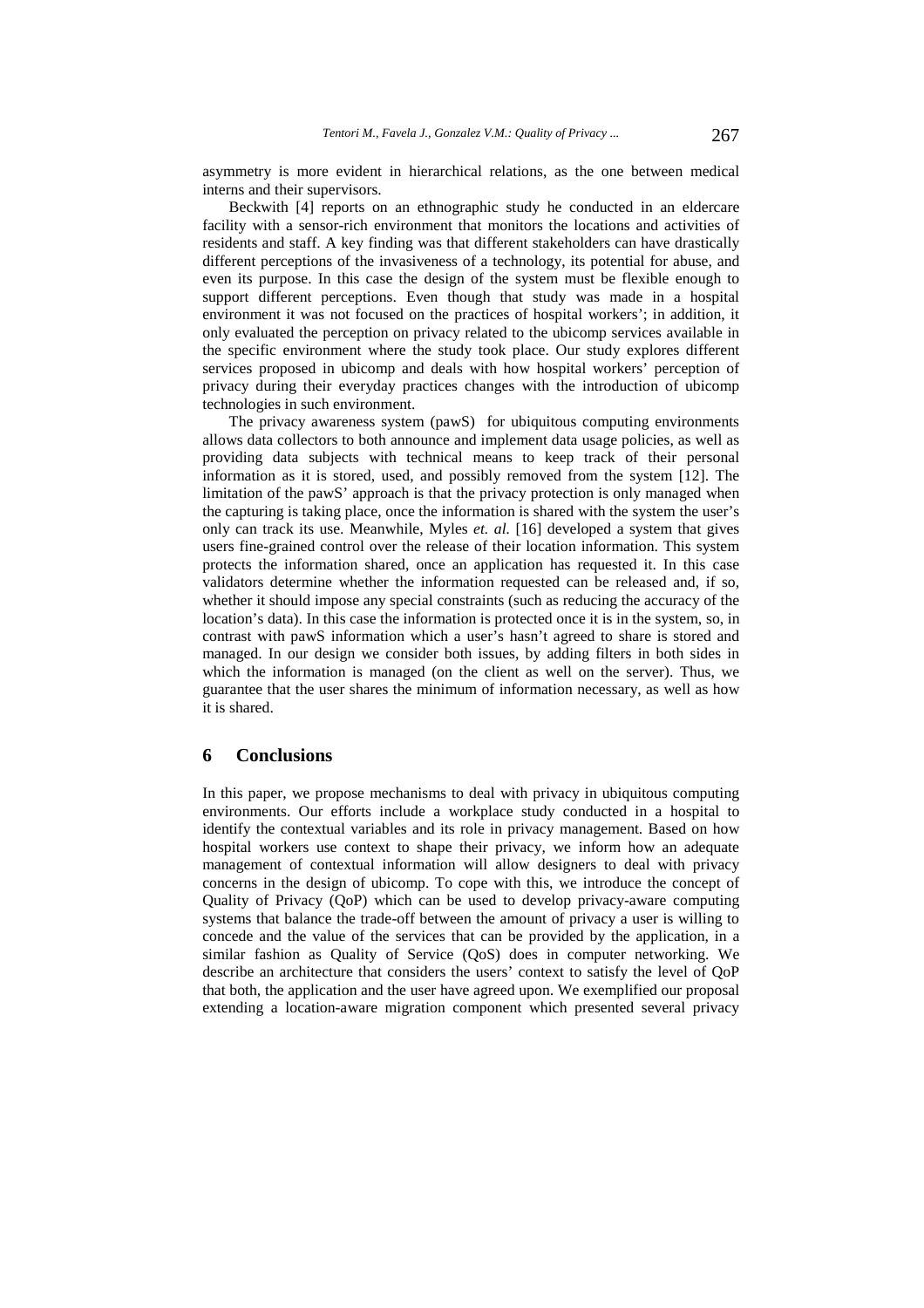risks that were addressed during its re-design. We plan to analyze the privacy implication in several ubicomp services and apply the concept of QoP to cope with the risks identified. Furthermore, we want to improve our proposals to help designers reduce the privacy trade-off. Finally, we plan to deploy a privacy application at hospital to explore the implications of using privacy-aware tools in everyday work.

#### **Acknowledments**

We thank the personnel at IMSS General Hospital, in particular Simitrio Rojas and Julia Mora and to Professor Marcela Rodriguez who provided helpful comments on this work. This work was funded by UCMEXUS under contracts Conacyt-CN-02-60 and Conacyt-U- 40799, and through scholarships provided to Victor M. González, and Mónica Tentori.

# **References**

- [1] Adams, A. 2000. "Multimedia Information Changes the Whole Privacy Ballgame". *In Proc. of the Computer, Fredom and Privacy*. Toronto, Ontario Abril 4-7, 2000 ACM Press. pp.1-8.
- [2] Amaya, I., J. Favela, and M. Rodriguez. 2005. "Componentes de software para el desarrollo de ambientes de cómputo ubicuo". *In Proc. of the Ubiquitous Computing and Ambient Intelligence*. Granada, Spain September, 14-16 Editorial Thompson. pp. 173-180.
- [3] Bardram, J. 2004. "Applications of ContextAware Computing in Hospital Work Examples and Design Principles". *In Proc. of the ACM Symp. on Applied Computing*. Nicosia, Cyprus March, 14-17 ACM Press. pp. 1574-1579.
- [4] Beckwith, R. 2004 "Designing for Ubiquity: The Perception of Privacy." *IEEE Pervasive*. 2(2): 40-46.
- [5] Bellotti, V. and A. Sellen. 1993. "Design for Privacy in Ubiquitous Computing Environments". *In Proc. of the European Conference of Computer Supported Cooperative Work*. Milan, Italy September, 13-17 Kluwer Academic Publishers. pp. 77-92.
- [6] Brown, P.J. and J.F. Gareth. *Context-awareness and privacy: an inevitable clash?*, in *Department of Computer Science*. 2004, University of Exeter: Exter, United Kingdom, pp. 20.
- [7] Collins, J. 2004 "RFID Cabinet Manages Medicine"*. RFID Journal.* 1081(1): 10- 22.
- [8] Hong, J.I. and J.A. Landay. 2004. "An Architecture for Privacy-Sensitive Ubiquitous Computing". In *Proc. of the Mobile Systems, Applications and Services*. Boston, Massachusetts Junio 6-9, 2004 ACM SIGCHI. pp. 177 - 189.
- [9] Jiang, X. and J.A. Landay. 2004 "Modeling Privacy Control in Context-Aware Systems"*. In IEEE Pervasing Computing*. 1(3): 59-63
- [10] Karneges, J. *JEP-01xx: Stanza Security*. 1999.
- [11] Langheinrich, M. 2001. "Privacy by Design Principles of Privacy-Aware Ubiquitous Systems". *In Proc. of the Ubicomp*. Atlanta, GA September,30 - October, 2 Springer-Verlag LNCS. pp. 273-291.